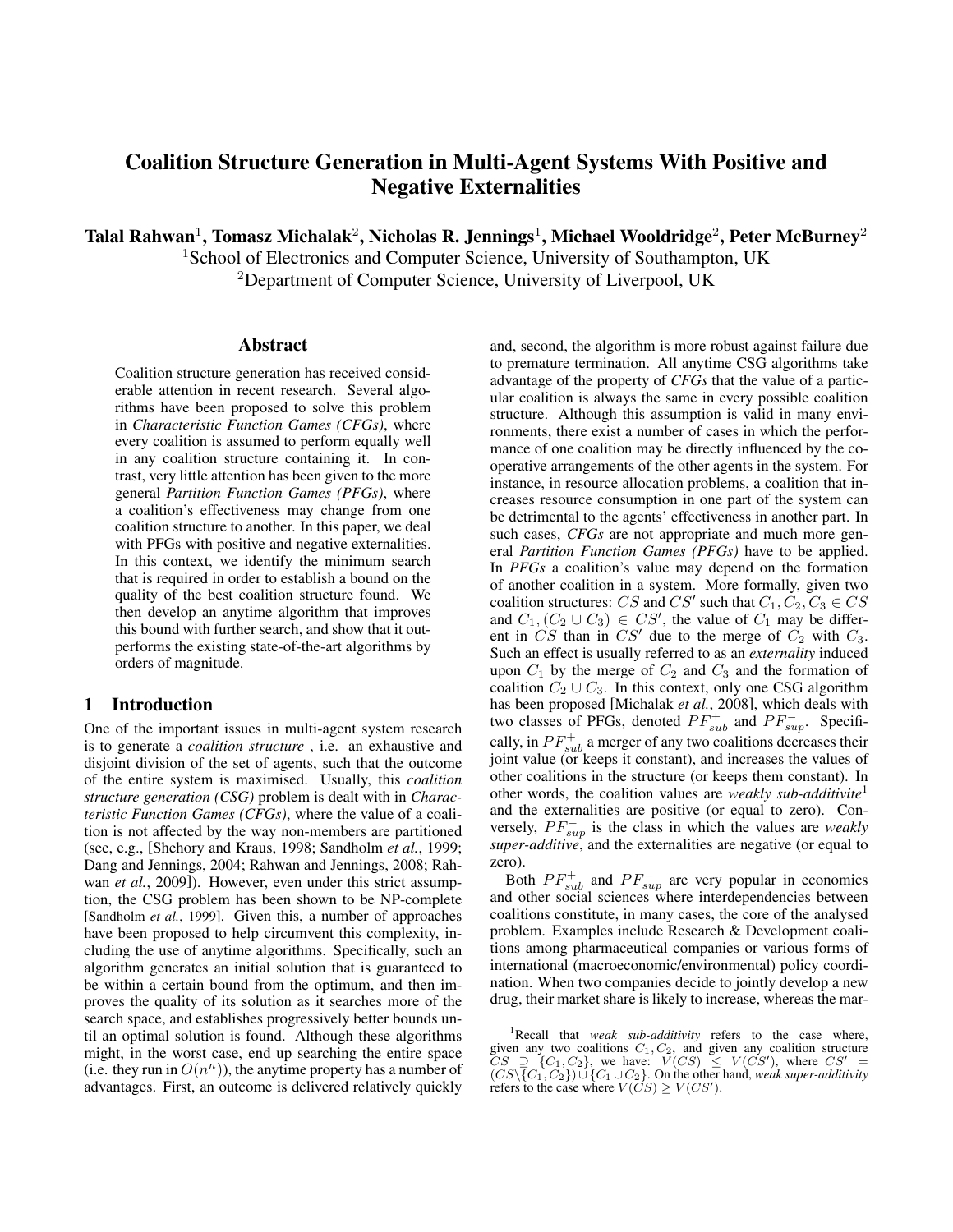ket position of other companies is likely to decrease. Conversely, countries which decide to join international agreements and limit their emissions may hamper their economic growth (sub-additivity property) but, at the same time, they may have a positive influence on the rest of the world. Clearly, modeling the above phenomena with  $CFGs$  would be inappropriate and  $PFGs$  should be applied instead. Examples of systems with externalities can also be found in multi-agent system contexts. As more commercial activity moves to the Internet, we can expect online economies and societies to become increasingly sophisticated, as is happening, for instance, with real time electronic purchase of wholesale telecommunications bandwidth or computer processor resources. In such contexts, *ad hoc* coalition formation will need to allow for coalition externalities in as broad a sense as possible. In fact, even  $PF^+_{sub}$  and  $PF^-_{sup}$  classes are too strict to model a number of environments. For instance, a merger of a coalition in a multi-agent system may be profitable when coalitions are relatively small. However, if the size and extent of a created group results in communication problem, the cost of cooperation may exceed profits.<sup>2</sup> In other words, such systems are likely to meet neither super- nor sub-additivity properties.

Against this background, in this paper, we deal with two significantly broader classes of  $PFGs$  created from  $PF_{sub}^+$ and  $PF_{sup}^-$  by removing the assumption of super- and subadditivity. For these two classes, denoted  $PF^+$  and  $PF^-$ , we develop a number of techniques to solve the CSG problem in an anytime fashion. In particular:

- The first challenge related to  $PF^+$  and  $PF^-$  is caused by the fact that, in the presence of externalities, a coalition's value may differ from one structure to another. However, we show how to compute upper and lower bounds on the values of all feasible coalitions in the system (Section 3);
- We identify the minimum set of coalition structures that needs to be searched in order to establish a worst-case guarantee on solution quality (Section 4);
- We develop a novel algorithm for improving the worstcase guarantee with further search (Section 5);
- We develop a preprocessing algorithm that prunes parts of the search space (Section 6.1); and
- We propose a revised version of the state-of-the-art anytime CSG algorithm [Rahwan *et al.*, 2009], called IP<sup>+/-</sup>, that can be applied in our  $PF^+/PF^-$  setting (Section 6.2).

Since there are no previous algorithms that improve worstcase guarantees in  $PF^+/PF^-$ , we benchmark our algorithm against the state-of-the-art CFG algorithms that were developed for this purpose. Note that CFGs are a special case of  $PF^{+}/PF^{-}$  and, therefore, the bounds provided by our algorithm hold even in a CFG setting. Surprisingly, we find that our algorithm outperforms the other algorithms by orders of magnitude. This is despite the fact that the other algorithms take advantage of the special properties of CFGs, while ours does not. Moreover, unlike Michalak *et al.* [2008] who could not test their algorithm for more than 10 agents (because of the inefficient way by which they generate random instances of their problem), we develop an efficient function for generating random instances of  $PF^+/PF^-$ , which enables us to test our IP<sup>+/−</sup> algorithm for up to 20 agents (Section 7.2).

# 2 Basic Definitions

Given a coalition  $C$  and a coalition structure  $CS$ , we denote by  $v(C, CS) \geq 0$  the value of C in CS, and denote by  $V(CS) = \sum_{C \in CS} v(C, CS)$  the value of CS. Moreover, given the set of *n* agents,  $A = \{a_1, a_2, ..., a_n\}$ , and a coalition C, we denote by  $\overline{C}$  the agents in A that do not belong to C (i.e.  $C = A \backslash C$ ).

We define a *partition of* C as a set containing disjoint coalitions of which the union equals C. The *value of a partition* is defined as the sum of the values of all the coalitions in that partition. We denote by  $V(P, CS)$  the value of partition P in CS (i.e.  $V(P, CS) = \sum_{p \in P} V(p, CS)$ ), and denote by  $P_C$ the set of all the possible partitions of  $C<sup>3</sup>$ 

We denote by  $\mathcal{I}_s : s \in \mathbb{N}$  the set of possible integer partitions of  $s^4$  and denote by  $S_I : I \in \mathcal{I}_n$  the sub-space containing all the coalition structures within which the coalition sizes match the parts of the integer partition (e.g. given 4 agents,  $S_{[1,1,2]}$  contains every coalition structure in which two coalitions are of size 1, and one coalition is of size 2). Moreover, we denote by  $G(\mathcal{I}_s)$  the *integer partition graph*<sup>5</sup> of s. Finally, given a set (or a multiset)  $\Pi$ , we denote by  $\Pi$  the cardinality of Π.

# 3 Computing Upper and Lower Bounds

In this section, we show how to compute upper and lower bounds on the value of any partition or coalition. This is important since these bounds are going to be used in every step of the CSG process.

Theorem 1 *Consider a PF<sup>−</sup> (PF<sup>+</sup>) setting. Given a coalition*  $C \subseteq A$ *, a partition*  $P \in \mathcal{P}_C$ *, and a coalition structure*  $CS \supseteq P$ , the following holds, where  $C = \{a_1, ..., a_{|\overline{C}|}\}$ :

$$
V(P, \{\overline{C}\} \cup P\}) \le (\ge) V(P, CS) \le (\ge) V(P, \{\{a_1\}, ..., \{a_{|\overline{C}|}\}\} \cup P)
$$

**Proof.** To simplify notation, let  $CS' = {\overline{C}} \cup P$  and let  $CS'' = \{\{a_1\}, ..., \{a_{|\overline{C}|}\}\} \cup P$ . Also, without loss of generality, assume that  $CS \neq CS'$  and  $CS \neq CS''$ . Then, given a  $PF^{-}(PF^{+})$  setting, we first need to prove that:

$$
V(P, CS') \leq (\geq) V(P, CS) \tag{1}
$$

Beginning with  $CS$ , one could reach  $CS'$  by performing multiple steps, each involving the merging of two coalitions into one. After each step, the coalitions in  $P$  remain unchanged

 $2$ Such a situation occurs, for instance, when the number of users of a local network increases over its optimal capacity.

<sup>&</sup>lt;sup>3</sup>Note that if  $C = A$ , then any partition of C would be a coalition structure, and  $P_A$  would be the set of all possible coalition structures.

 $4$ Recall that an integer partition of s is a multiset of positive integers (called *parts*) that add up to exactly s. For presentation clarity, we use square brackets throughout this paper (instead of curly ones) to represent integer partitions.

<sup>&</sup>lt;sup>5</sup> For more details on this graph, see [Rahwan and Jennings, 2008].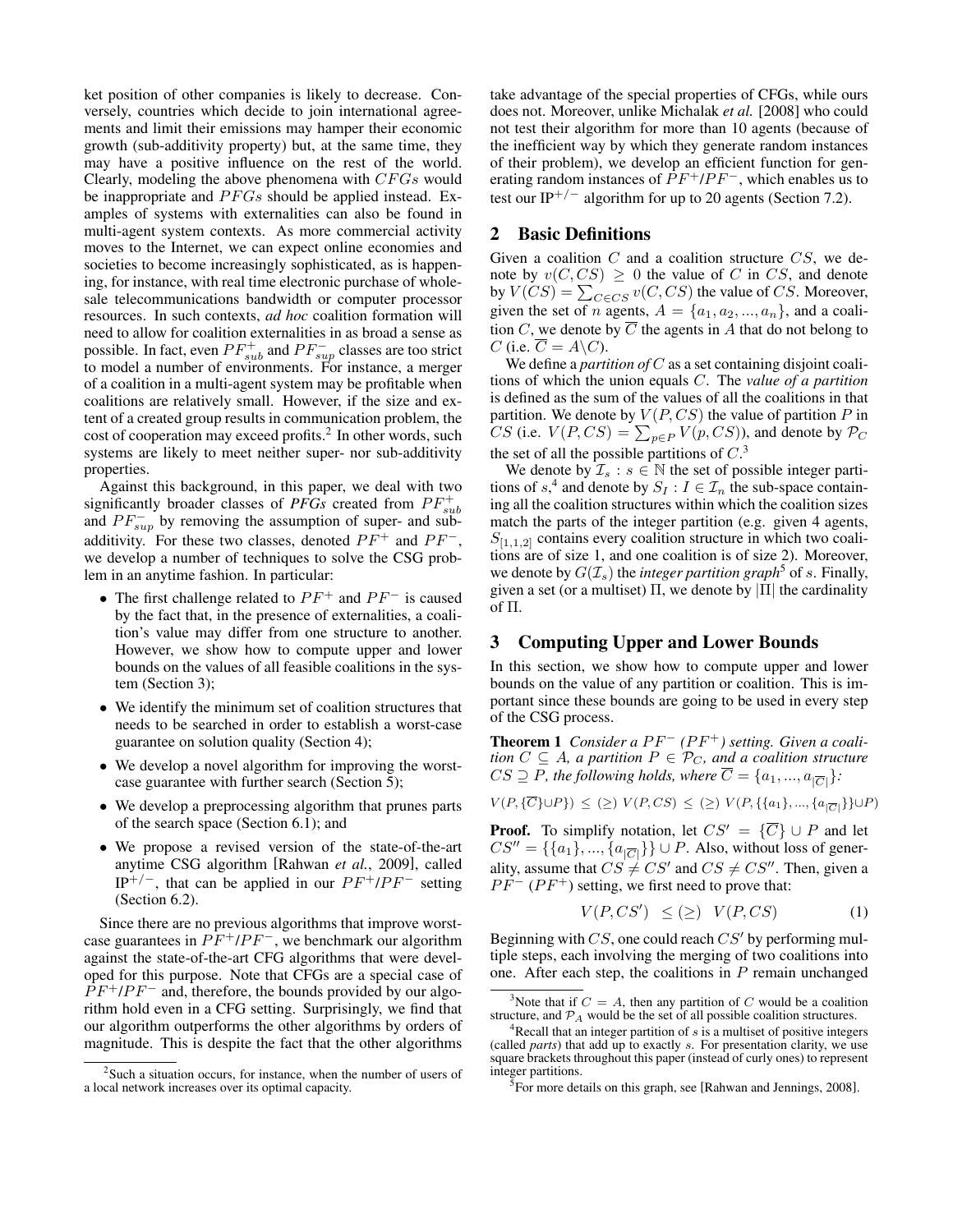and, due to negative (positive) externalities, their values can only decrease (increase). As a result, the inequality in (1) holds. Similarly, beginning with  $CS''$ , it can be proved that the following holds:  $V(P, CS) \leq (\geq) V(P, CS'')$ .

 $\Box$ 

As opposed to Michalak et al. [2008] who bound the value of any given coalition  $C$ , Theorem 1 bounds the value of *any given partition of* C. Specifically, for every partition  $P \in \mathcal{P}_C$ , the upper and lower bounds can be computed in a  $PF^{-}(PF^{+})$  setting as follows, where  $\overline{C} = \{a_1, ..., a_{|\overline{C}|}\}\$ :

$$
LB_{P} (UB_{P}) = \sum_{p \in P} v(p, P \cup \{\overline{C}\})
$$
  

$$
UB_{P} (LB_{P}) = \sum_{p \in P} v(p, P \cup \{\{a_{1}\}, ..., \{a_{|\overline{C}|}\}\})
$$

Note that, by assuming that  $P = \{C\}$ , it is possible, using the above equations, to compute an upper bound  $UB_C$  and a lower bound  $LB_C$  on the value of any coalition C. Moreover, given an integer partition  $I \in \mathcal{I}_s : s \leq n$ , if we denote by  $S_I$ the set of partitions within which the coalition sizes match the parts in  $I$ , then we can compute upper and lower bounds (denoted  $UB_I$  and  $LB_I$  respectively) on the values of the partitions in  $S_I$ :<sup>6</sup>

$$
\forall I \in \mathcal{I}_s, UB_I = \max_{P \in S_I} UB_P, \text{ and } LB_I = \min_{P \in S_I} LB_P
$$

#### 4 Establishing a Worst-Case Bound  $\beta$

Having computed upper and lower bounds for coalition values, we now show how these can be used to identify the minimum search required to establish a worst-case *ratio bound* β *from the optimum.* In order to do so, we will use the following theorem:

**Theorem 2** Let  $X$  be a set of elements, and let  $Y_s$  be a set *containing subsets of* X *such that:*  $\forall y \in Y_s, |y| \leq s$ *. Moreover, for all*  $x \in X, y \in Y_s$ *, let us define*  $v(x, y) \geq 0$  *as the value of*  $x$  *in*  $y$ *, and let us define*  $V(y) = \sum_{x \in y} v(x, y)$  *as the value of y. Then, for any*  $Y_s' \subseteq Y_s$ *, if:* 

$$
\forall x \in X, \exists y' \in Y_s' : x \in y' \text{ and } v(x, y') = \max_{y \in Y_s} v(x, y) \tag{2}
$$

*then the following holds:*

$$
\max_{y \in Y_s} V(y) \leq s \times \max_{y \in Y'_s} V(y)
$$

*In other words, if every element in* x *appears with its maximum value in one, or more, of the subsets in*  $Y_s'$ , then the *best subset in*  $Y_s'$  *is within a ratio bound*  $\beta = s$  *from the best subset in* Ys*.*

**Proof.** Let  $y^*$ ,  $y^{**}$  be the best subset in  $Y_s$ ,  $Y'_s$  respectively, i.e.  $y^* = \arg \max_{y \in Y_s} V(y)$  and  $y^{**} = \arg \max_{y \in Y_s'} V(y)$ . Then, assuming that  $(2)$  holds, we need to prove the following:

$$
V(y^*) \le s \times V(y^{**})
$$

To this end, let  $x^*$  be defined as:  $x^* = \arg \max_{x \in y^*} v(x, y^*)$ . Since  $y^*$  contains at most s elements, then the following holds:

$$
V(y^*) \le s \times v(x^*, y^*) \le s \times \max_{y \in Y_s} v(x^*, y) \tag{3}
$$

Moreover, from (2), we know that there exist  $y' \in Y'_s$  such that  $x^* \in y'$  and:

$$
v(x^*, y') = \max_{y \in Y_s} v(x^*, y)
$$
 (4)

Since the value of  $y'$  is the sum of the values of the coalitions in y', and since  $x^* \in y'$ , then:

$$
v(x^*, y') \le V(y')\tag{5}
$$

Finally, from the definition of  $y^{**}$ , we know that:

$$
V(y') \le V(y^{**})\tag{6}
$$

From  $(3)$ ,  $(4)$ ,  $(5)$  and  $(6)$ , we find that:

$$
V(y^*) \le s \times \max_{y \in Y_s} v(x^*, y) \le s \times V(y') \le s \times V(y^{**})
$$

Having proved Theorem 2, we now show how it can be used while proving the main theorem for establishing a ratio bound  $\beta$ :

Theorem 3 *To establish a bound* β *on the value of a coalition structure given a PF<sup>+</sup> setting, every sub-space*  $S_I : I \in \mathcal{I}_n$ :  $|I| \leq 2$  must be searched. With this search, the number of *coalition structures searched is*  $2^{n-1}$ *, and the bound*  $\beta = n$ *. On the other hand, given a*  $PF^-$  *setting, every sub-space*  $S_I$  :  $I \in \{[n], [n-1, 1], [n-2, 1, 1], \cdots, [1, 1, \cdots, 1]\}$  must be *searched. With this search, the number of coalition structures searched is*  $2^n - n + 1$ *, and*  $\beta = \left\lceil \frac{n}{2} \right\rceil$ 

Proof. To establish a bound, the *maximum possible value* of each coalition  $C$  has to be observed (in some coalition structure). Given a  $PF^+$  setting, the only coalition structure in which  $C$  is guaranteed to have its maximum value is  $\{C, A\backslash C\}$ . Based on this, the sub-spaces  $S_I : I \in \mathcal{I}_n$ :  $|I| \leq 2$  must be searched, and these contain  $2^{n-1}$  coalition structures.

To prove that  $\beta = n$ , we use Theorem 2, and that is by considering X to be the set of coalitions,  $Y_n$  to be the set of coalition structures<sup>7</sup>, and  $Y'_n$  to be the union of the sub-spaces  $S_I : I \in \mathcal{I}_n : |I| \leq 2$ . In more detail, since every element in X appears *with its maximum value* in one, or more, of the coalition structures in  $Y'_s$ , then the best coalition structure in  $Y'_s$  is within a ratio bound  $\beta = n$  from the best coalition structure in  $Y_n$  (see Theorem 2).

On the other hand, given a  $PF^-$  setting, the only coalition structure in which  $C$  is guaranteed to have its maximum value is:  $\{C, \{a_1\}, ..., \{a_{|\overline{C}|}\}\}\$ , where  $\{a_1\} \cup ... \cup$  ${a_{|\overline{C}|}\} = \overline{C}$ . Based on this,  $S_I \in \{[n], [n-1,1], [n-1,1]\}$  $2, 1, 1, ..., [1, 1, ..., 1]$  must be searched. With this search, the number of searched coalition structures would be  $2^n$  –

<sup>&</sup>lt;sup>6</sup>Note that  $S_I : I \in \mathcal{I}_n$  refers to the set of *coalition structures* that match I, while  $S_I : I \in \mathcal{I}_s : s \leq n$  refers to the set of *partitions* that match I.

This is possible since every coalition structure is a subset of  $X$  containing at most  $n$  of the elements (i.e. coalitions) in  $X$ .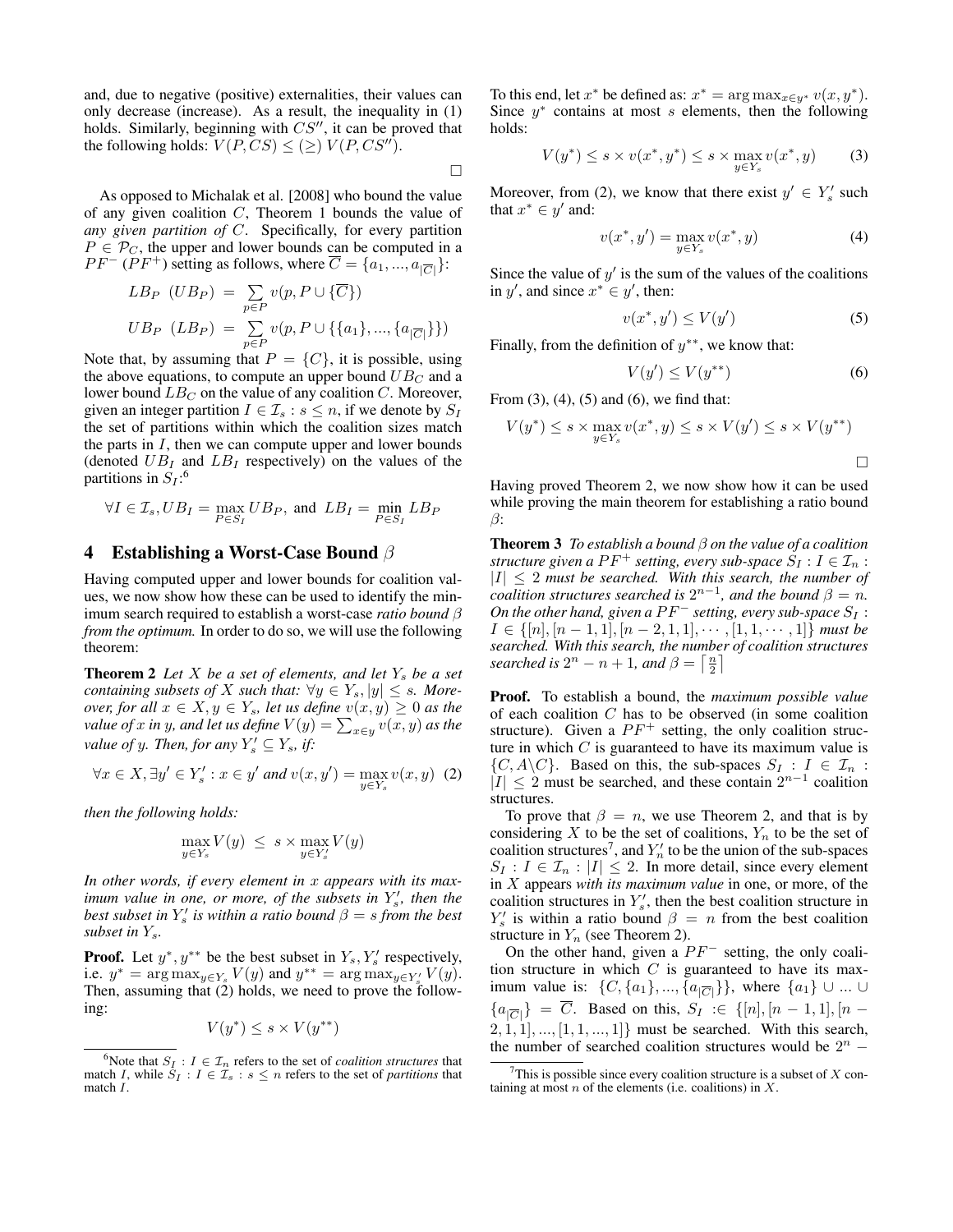$n+1$  since every possible coalition appears in a unique coalition structure, except for the singleton ones (which all appear in a single coalition structure).

As in the  $PF^+$  case, we use Theorem 2 to prove that  $\beta =$  $\lceil \frac{n}{2} \rceil$ . Here, however:

- $\bullet$  We consider  $X$  to contain all the possible coalitions, as well as the possible partitions that contain singletons. For example, given  $3$  agents,  $X$  contains all the possible coalitions of size 3, as well as  $\{\{a_1\}, \{a_2\}\}\,$  $\{\{a_1\}, \{a_3\}\}, \{\{a_2\}, \{a_3\}\}\$  and  $\{\{a_1\}, \{a_2\}, \{a_3\}\}.$ Note that the *maximum possible value* of each one of these partitions has been observed in  $S_{[1,\cdots,1]}$  (see Theorem 1).
- We consider the singletons in every coalition structure to be grouped together (e.g.  $\{\{a_1\}, \{a_2\}, \{a_3, a_4\}, \{a_5, a_6\}\}\$  becomes  $\{\{\{a_1\}, \{a_2\}\}, \{a_3, a_4\}, \{a_5, a_6\}\}\$ . Based on this, we can consider  $Y_{n/2}$  to be the set of coalition structures (because any coalition structure now contains at most  $\lceil n/2 \rceil$  elements from X).
- We consider:  $Y'_{\lceil n/2 \rceil} = S_{\lceil n \rceil} \cup S_{\lceil n-1,1 \rceil} \cup \cdots \cup S_{\lceil 1, \cdots, 1 \rceil}.$

The above three points imply that the best coalition structure in  $Y'_{\lfloor n/2 \rfloor}$  is within a ratio bound  $\beta = \lfloor n/2 \rfloor$  from the best coalition structure in  $Y_{\lceil n/2 \rceil}$ , and that is because every possible element in X appears *with its maximum value* in  $Y'_{\lceil n/2 \rceil}$ .

 $\Box$ 

Note that, in CFGs, it is *sufficient* to search levels 1 and 2 of the coalition structure graph in order to bound  $\beta$  [Sandholm *et al.*, 1999]. However, it is also possible to bound  $\beta$ by searching any other set of coalition structures as long as every coalition appears at least once in this set. On the other hand, given a  $PF^-$  setting, it is *necessary* to search  $S_I : I \in$  $\{[n], [n-1, 1], [n-2, 1, 1], \cdots, [1, 1, \cdots, 1]\}$  and, given a  $\widetilde{P}F^+$  setting, it is *necessary* to search  $S_I : I \in \mathcal{I}_n : |I| \leq 2$ (see Theorem 3).

#### 5 Improving the Worst-Case Bound  $\beta$

In this section, we present a novel anytime algorithm that reduces the ratio bound  $\beta$  with further search. This algorithm is based on the following observation (which is a direct result of Theorem 2): If we consider  $X$  to be the set of all possible coalitions, and  $Y_n$  to be the set of all possible coalition structures, and if  $Y'_n \subseteq Y_n$  is a set of coalition structures in which the maximum value of every element in  $X$  appears at least once, then by searching through  $Y'_n$ , we end up with a solution that is within a ratio bound  $\beta = n$  from the optimal coalition structure.

Based on the above observation, the ratio bound  $\beta$  can be reduced by using the following two main steps:

1. Add certain partitions to  $X$  and, in every coalition structure, group the coalitions that match any of those partitions. This is done such that the maximum number of elements from  $X$  that can appear in a single coalition structure drops to  $m < n$ . Given 3 agents, for example, the possible structures are:  $\{\{a_1, a_2, a_3\}\}\,$   $\{\{a_1\}, \{a_2, a_3\}\}, \{\{a_2\}, \{a_1, a_3\}\}, \{\{a_3\}, \{a_1, a_2\}\}\$ and  $\{\{a_1\}, \{a_2\}, \{a_3\}\}\$ . Now, suppose that X contains every possible coalition. Then, if we add the partition  $\{\{a_1\}, \{a_2\}\}\$  to X, and we group the coalitions that match this partition (i.e.  $\{\{a_1\}, \{a_2\}, \{a_3\}\}\)$  becomes  $\{\{\{a_1\}, \{a_2\}\}, \{a_3\}\}\$ , then the maximum number of elements from  $X$  that can appear in a single coalition structure drops from 3 to 2.

2. For every partition  $P$  that was added to  $X$ , examine the coalition structure in which  $P$  appears with its maximum value. More specifically, given a  $PF^-$  setting, examine the coalition structure  $CS = \{\{a_1\}, \dots, \{a_{|\overline{C}|}\}\} \cup P$ and, given a  $PF^+$  setting, examine  $CS = {\overline{C}} \cup P$ (see Theorem 1). In so doing, we would have searched through a set of coalition structures in which the maximum value of every element in  $X$  appears at least once. This, in turn, reduces the ratio bound to  $m$  (see Theorem 2).

# 6 Searching the Sub-Spaces

We now present two algorithms for searching the sub-spaces. The first is a preprocessing algorithm that prunes some of the sub-spaces by comparing their upper and lower bounds (Section 6.1), while the second is a revised version of Rahwan et al.'s [2009] IP algorithm, which we call IP<sup>+/-</sup>, that uses the preprocessing algorithm, and solves the CSG problem in  $PF^{+}/PF^{-}$  settings (Section 6.2).

#### 6.1 Preprocessing

Before detailing the preprocessing algorithm, we first discuss its underlying theoretical background. In particular, the main theoretical results upon which we build are as follows:

**Lemma 1** *Given the integer partition graph of s (i.e.*  $G(\mathcal{I}_s)$ *)*, let  $G(\mathcal{I}_s)^{s'}$  denote the part of  $G(\mathcal{I}_s)$  in which every node *(i.e. integer partition) contains at least s' integers that are equal to 1 (where s'*  $\lt s$ *). Then, if we remove those s' parts* from every node in  $G(\mathcal{I}_s)^{s'}$ , then  $G(\mathcal{I}_s)^{s'}$  becomes identical *to*  $G(\mathcal{I}_{s-s'})$ .

An example is shown in Figure 1. What is interesting is that, by removing [1, 1] from every node in  $G(\mathcal{I}_6)^2$  for example, then we will not only get all the integer partitions in  $\mathcal{I}_4$ , but these integer partitions will also be *ordered and connected* in exactly the same way as they are in  $G(\mathcal{I}_4)$ . This particular observation will be used in our preprocessing algorithm as we will see later in this section. Now, we give the main theorem:

Theorem 4 *Consider a PF<sup>−</sup> (PF<sup>+</sup>) setting. Then, given a coalition*  $C \subseteq A$  *and a partition*  $P \in \mathcal{P}_C$ *, any coalition structure containing* P *can be pruned from the search space* if there exists another partition  $P' \in \mathcal{P}_C$  such that:

$$
\forall p' \in P', \exists p \in P : p' \subseteq (\supseteq) p \text{ and } UB_P \leq LB_{P'}
$$

**Proof.** Given a  $PF^{-}(PF^{+})$  setting, and given two partitions  $P, P' \in \mathcal{P}_C$  such that:  $\forall p' \in P', \exists p \in \overline{P} : p' \subseteq (\supseteq) p$  and  $UB_P \leq LB_{P'}$ , we will prove that, for any coalition structure  $CS \supseteq P$ , there exists another coalition structure  $CS'$  such that  $V(CS) \leq V(CS')$ .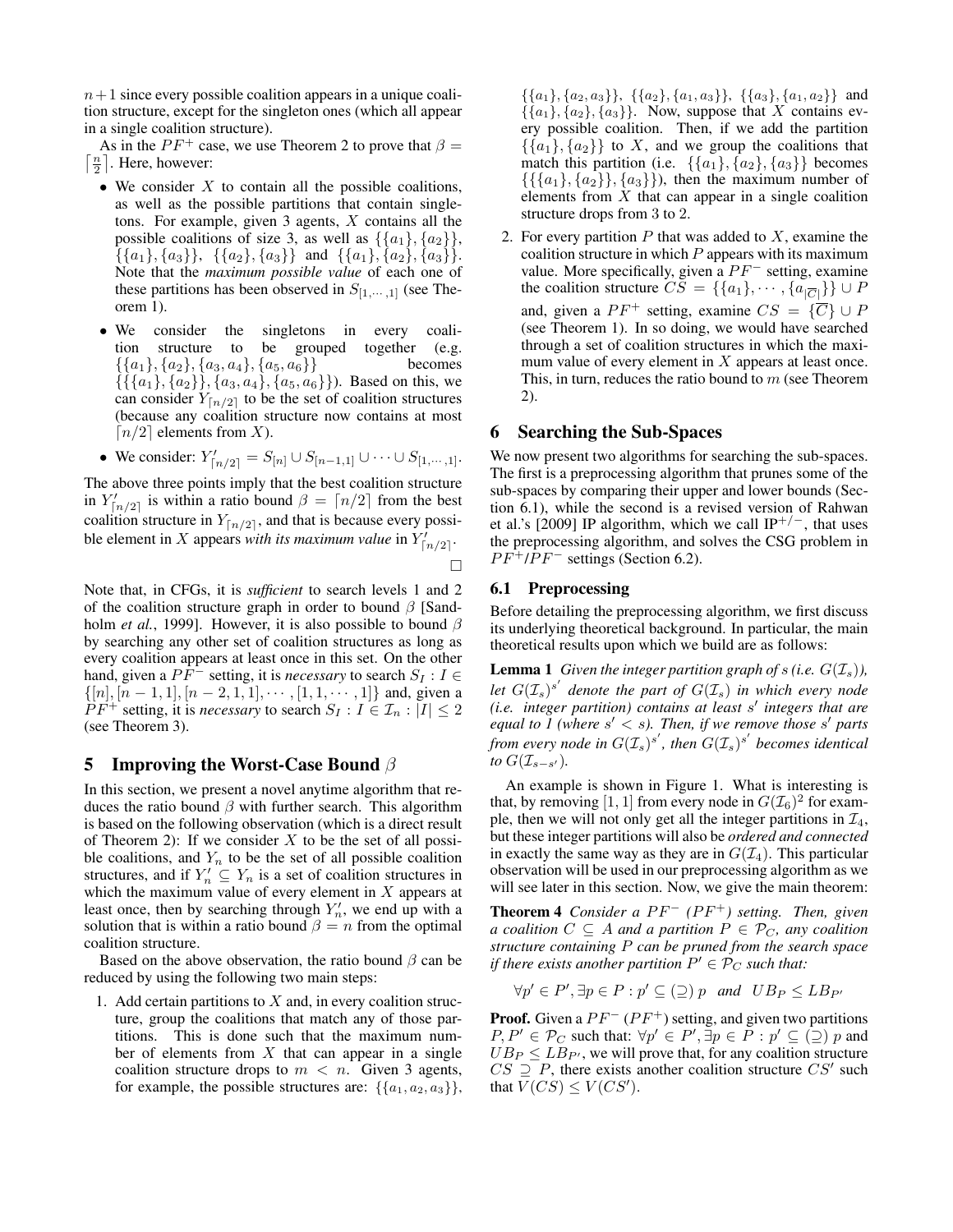

Figure 1: The figure shows how the integer partitions of 4 and 5 appear in the integer partition of 6.

Since P is a partition of C, then  $CS\$ P must be a partition of  $\overline{C}$ . In particular, let  $\overline{P} = CS\backslash P$ , then of course,  $CS = P \cup \overline{P}$ . Now, by replacing P with P', we end up with a different coalition structure, denoted  $CS'$ , such that:  $CS' = P' \cup \overline{P}$ . In this case, we have:

$$
V(CS) = V(P, CS) + V(\overline{P}, CS) \text{ and } V(CS') = V(P', CS') + V(\overline{P}, CS')
$$
  
(7)

Since we have:  $\forall p' \in P', \exists p \in P : p' \subseteq (\supseteq) p$ , then every coalition in  $P'(P)$  is a subset of some coalition in  $P(P')$ . Based on this, as well as the fact that  $P$  and  $P'$  are partitions of the same coalition, we find that  $P(P')$  can be reached from  $P'$  (P) by performing multiple steps, each involving the merging of two coalitions from  $P' (P)$ . This, in turn, implies that  $\overline{CS}'$  (CS') can be reached from  $\overline{CS}'$  (CS) by performing merging steps that do not involve any of the coalitions in P. As a result, and due to negative (positive) externalities, we have:

$$
V(\overline{P}, CS) \le V(\overline{P}, CS') \tag{8}
$$

On the other hand, since  $UB_P \leq LB_{P'}$ , then we have:

$$
V(P, CS) \le V(P', CS) \tag{9}
$$

From (7), (8) and (9), we find that  $V(CS) \le V(CS')$ . This, in turn, implies that CS can be pruned from the search space.  $\Box$ 

From Theorem 4, we can see that the following lemma holds:

**Lemma 2** *Consider a PF<sup>* $-$ *</sup> (PF<sup>* $+$ *</sup>) setting. Then, given an integer partition*  $I \in \mathcal{I}_s : s \leq n$ , any sub-space represented *by an integer partition*  $G \in \mathcal{I}_n : I \subseteq G$  *can be pruned from the search space if there exists another integer partition*  $I' \in \mathcal{I}_s$  such that:

$$
\forall i \in I \ (I'), \exists J \subseteq I'(I): \sum_{j \in J} = i \ and \ UB_I \le LB_{I'}
$$

The condition  $\forall i \in I \ (I'), \exists J \subseteq I'(I) : \sum_{j \in J} = i$  in Lemma 2 implies that the number of parts in  $\overline{I}$  is smaller (greater) than the number of parts in  $\hat{I}'$ , and that I and I' are connected in the integer partition graph of s via a series of nodes belonging to consequent levels of the graph. In this case, we use the notation:  $I \rightarrow I'$  ( $I' \rightarrow I$ ). In Figure 1, for example, we have:  $[1, 5] \rightarrow [1, 1, 1, 1, 2]$ .

We can now show how both Lemma 1 and Lemma 2 are used in our preprocessing algorithm to prune sub-spaces (see Algorithm 1). In short, the algorithm tries to find the integer partitions in  $\mathcal{I}_2$  that can be pruned using Lemma 2, and then moves to  $\mathcal{I}_3$ , and then  $\mathcal{I}_4$ , and so on until it reaches  $\mathcal{I}_n$ . The way it moves from  $\mathcal{I}_{s-1}$  to  $\mathcal{I}_s$  is done using the observation from Lemma 1. More specifically, the algorithm adds [1] to every integer partition in  $\mathcal{I}_{s-1}$ , and then combines the resulting integer partitions with those in  $\mathcal{I}_s$  that do not contain any 1. To generate the integer partitions of  $s$  that do not contain any 1, we use  $\text{getIntParts}(s, 2)$ . This function is implemented using the *parta* algorithm [Riha and James, 1974], which is the state-of-the-art for generating *doubly-restricted*<sup>8</sup> integer partitions.

1: 
$$
\hat{\mathcal{I}} \leftarrow \{[1]\}
$$
 {Initialization}  
\n2: for  $s = 2$  to *n* do  
\n3: for  $I \in \hat{\mathcal{I}}$  {Add [1] to every element in  $\hat{\mathcal{I}}$ } do  
\n4:  $I \leftarrow I \cup [1]$   
\n5: end for  
\n6:  $\hat{\mathcal{I}} \leftarrow \hat{\mathcal{I}} \cup \text{getIntParts}(s, 2)$   
\n7: for  $I \in \hat{\mathcal{I}}$  do  
\n8: if  $(PF^-$  and  $\exists I' \in \hat{\mathcal{I}} : I \rightarrow I', UB_I \leq LB_{I'})$   
\nor  $(PF^+$  and  $\exists I' \in \hat{\mathcal{I}} : I' \rightarrow I, UB_I \leq LB_{I'})$  then  
\n9:  $\hat{\mathcal{I}} \leftarrow \hat{\mathcal{I}} \setminus I$  {remove I from  $\hat{\mathcal{I}}$ }  
\n10: end if  
\n11: end for  
\n12: end for  
\n13: return  $\hat{\mathcal{I}}$ 

Algorithm 1: Prunes sub-spaces based on Lemma 2.

# 6.2 The IP<sup>+/−</sup> algorithm

)

In this section, we briefly describe the original IP algorithm, and then show how it can be revised for the  $PF^+/PF^-$  case.

**IP:** Let  $Max_s$  and  $Avg_s$  be the maximum and average value of the coalitions of size s respectively. Then, for all  $I \in$  $\mathcal{I}_n$ , the IP algorithm computes upper and lower bounds on the value of the best coalition structure in  $S_I$  as follows:  $UB_I = \sum_{s \in I} Max_s$ ,  $LB_I = \sum_{s \in I} Avg_s$ .<sup>9</sup> These bounds are then used to identify any sub-spaces that have no potential of containing a solution better than the current best one (in which case they are pruned from the search space). As for the remaining sub-spaces, IP searches them one at a time, unless a value is found that is higher than the upper bound of another sub-space, in which case, that sub-space no longer needs to be searched. The order in which the algorithm searches through these sub-spaces is based on their upper bounds (i.e. it starts with the one with the highest upper bound, and then the second-highest and so on). Searching a

<sup>8</sup>Unlike *restricted* integer partitions, where the parts are only bounded by a maximum value, *doubly-restricted* integer partitions consist of parts that are also bounded by a minimum value.  $\text{getIntParts}(s, 2)$  sets the minimum value to 2 so that the resulting integer partitions do not contain any 1.

<sup>&</sup>lt;sup>9</sup>Interestingly enough, Rahwan et al. [2009] proved that this lower bound is actually the average value of all the solutions in  $S_I$ .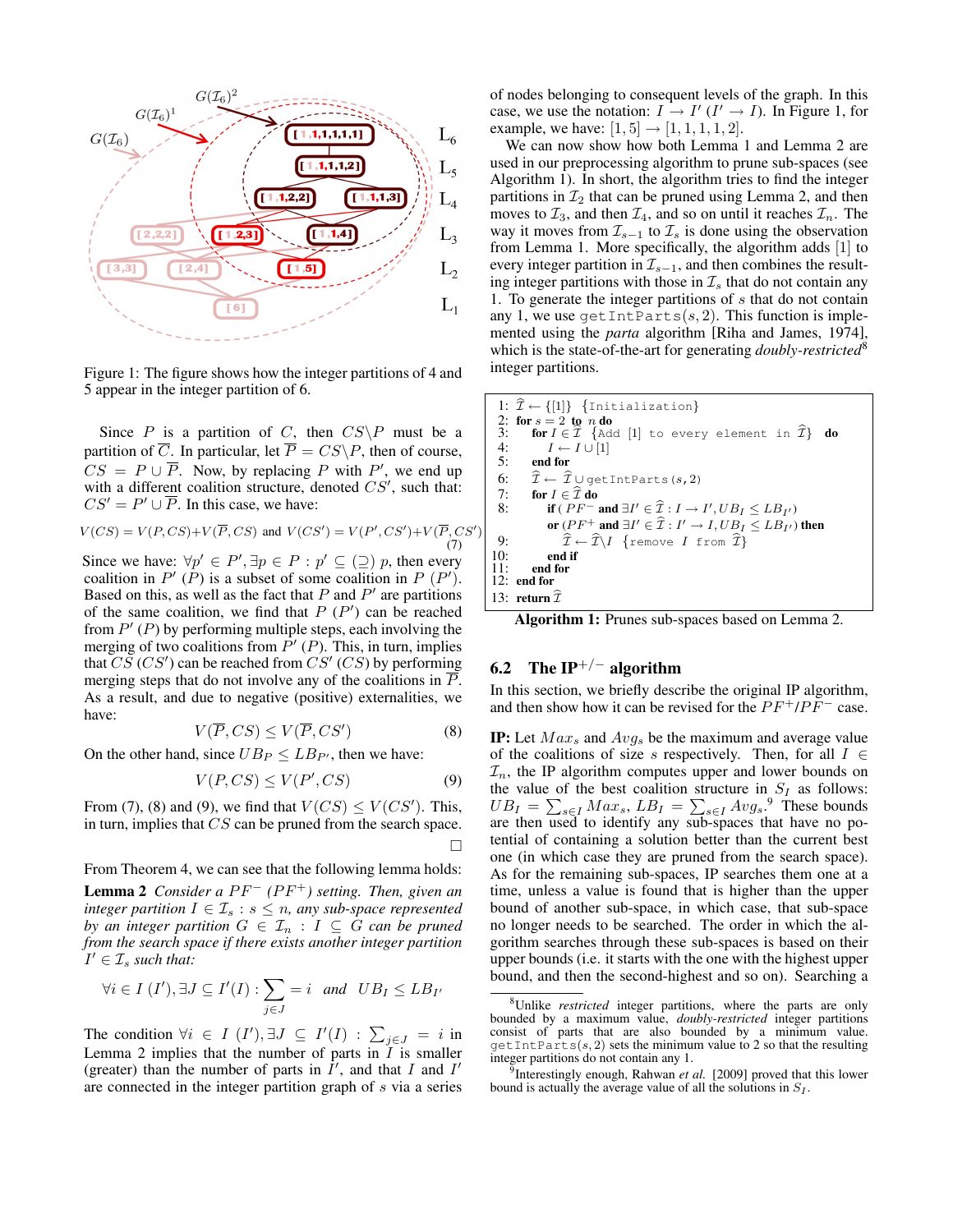sub-space  $S_I: I = [i_1, i_2, ..., i_{|I|}]$  is carried out using *depthfirst search* combined with *branch-and-bound*. Basically, for every coalition of size  $i_1$ , denoted  $C_1$ , the algorithm finds the coalitions of size  $i_2$  that do not overlap with  $C_1$ , and for every such coalition, denoted  $C_2$ , the algorithm finds the coalitions of size  $i_3$  that do not overlap with  $C_1$  and  $C_2$ , and so on. This is repeated until we reach the coalitions of size  $i_{|I|}$ that do not overlap with  $C_1, C_2, ..., C_{|I|-1}$ . For every such coalition, denoted  $C_{|I|}$ , we would have a coalition structure  $CS = \{C_1, ..., C_{|I|}\} \in S_I$ . This process is repeated in such a way that is guaranteed to go through every coalition structure in  $S_I$  exactly once. To speed up the search, IP applies a branch-and-bound technique as follows. If we denote by  $CS^*$ <sup>\*</sup> the best coalition structure bound so far, then, before the algorithm goes through the coalitions of size  $i_x$  that do not overlap with  $C_1, ..., C_{x-1}$ , it checks whether the following holds: $^{10}$ 

$$
v(C_1) + \ldots + v(C_{x-1}) + Max_{i_x} + \ldots + Max_{i_{|I|}} < V(CS^{**})
$$

If the above holds, then there is no need to go through any of the coalitions of size  $i_x$  that do not overlap with  $C_1, ..., C_{x-1}$ . This is because any coalition structure containing  $C_1, ..., C_{x-1}$  cannot possibly be better than  $CS^{**}$ . This simple branch-and-bound technique has proved to be very effective in CFGs (see [Rahwan *et al.*, 2009]).

 $IP^{+/-}$ : The main difference in our  $PF^{-}/PF^{+}$  setting (compared to a CFG setting) is that, instead of having one value for every coalition  $C$ , we now have a maximum value  $UB_C$  and a minimum value  $LB_C$  (see Section 3 for more details). Based on this,  $IP^{+/-}$  differs from IP in the following ways:

- It uses the preprocessing algorithm from Section 6.1.
- It computes  $Max_s$  and  $Avg_s$  as follows:

$$
\forall s \leq n, Max_s = \max_{C \subseteq A: |C| = s} UB_C \text{ and } Avg_s = \text{avg}_{C \subseteq A: |C| = s} LB_C.
$$

- The order in which it searches through sub-spaces is based on our anytime algorithm for reducing the ratio bound  $\beta$  (i.e., it always searches the sub-spaces that are necessary to drop the current ratio bound).
- While searching a sub-space  $S_I : I = [i_1, i_2, ..., i_{|I|}],$ and before going through the coalitions of size  $i_x$  that do not overlap with  $C_1, ..., C_{x-1}$ , the algorithm checks whether the following holds, where  $UB_{\{C_1,...,C_{x-1}\}}$  is computed as in Section 3:

$$
UB_{\{C_1, \dots, C_{x-1}\}} + Max_{i_x} + \dots + Max_{i_{|I|}} < V(CS^{**})
$$

#### 7 Performance Evaluation

In this section, we evaluate our anytime algorithm for improving the ratio bound, as well as our IP<sup>+/-</sup> algorithm.

#### 7.1 Evaluating the Anytime Ratio Bound Algorithm

Figure 2 shows *on a log scale* the ratio bound  $\beta$  as a function of the number of searched coalition structures, and that is for 24 agents. As can be seen, given a  $PF^+$  setting, our algorithm is significantly faster than the existing CFG algorithms. For example, the number of coalition structures required by our algorithm to establish a ratio bound  $\beta = 3$  is only 0.00003% of that required by Sandholm *et al.* [1999], and only 0.9% of that required by Dang and Jennings [2004]. On the other hand, given a  $PF^-$  setting, the algorithm requires searching more coalition structures (compared to other algorithms) in order to establish its first ratio bound (see Theorem 3). However, once it establishes its first bound, which requires searching less than  $4\times10^{-11}$  of the space, it becomes significantly faster than the other algorithms. For example, the number of coalition structures to establish a ratio bound  $\beta = 3$  is only 0.00002\% and 0.5\% compared to Sandholm *et al.*'s and Dang and Jennings's, respectively.



Figure 2: The ratio bound  $\beta$  as a function of the number of searched coalition structures (given 24 agents).

# 7.2 Evaluating IP+/<sup>−</sup>

In order to evaluate our IP<sup>+/-</sup> algorithm, we need to be able to efficiently generate random instances of  $PF^+/PF^-$ . To this end, let us assume, without loss of generality, that the agents in every coalition are ordered ascendingly, and that the coalitions in any partition are also ordered ascendingly based on the smallest<sup>11</sup> agent in each coalition. Now, let  $l(a_i, C)$  be the location of agent  $a_i$  in C (e.g.,  $l(a_6, {a_2, a_5, a_6, a_9})$ ) = 3), and let  $l(a_i, P)$  be the location of the coalition in P that contains  $a_i$  (e.g.,  $l(a_6, \{\{a_1, a_7\}, \{a_3, a_5, a_6\}, \{a_4, a_9\}\})$  = 2). With these definitions in place, we now show how to generate the coalition values such that the  $PF^{-}(PF^{+})$  condition is met. At first, for every coalition  $C$ , we generate the following non-negative random values:  $v_C$  and  $e_C$  and  $e_{C,1}, e_{C,2}, \cdots, e_{C,|\overline{C}|}$  such that  $\sum_{j=1}^{|C|} e_{C,j} = e_C$ . After that,

<sup>&</sup>lt;sup>10</sup>Here,  $v(C)$  is used (instead of  $v(C, CS)$ ) to refer to the value of C in CS. This is because IP deals with CFGs where every coalition has one value, regardless of the coalition structure to which it belongs.

<sup>&</sup>lt;sup>11</sup>For any two agents  $a_i, a_j \in A$ , we say that  $a_i$  is smaller than  $a_j$  if  $i < j$ .